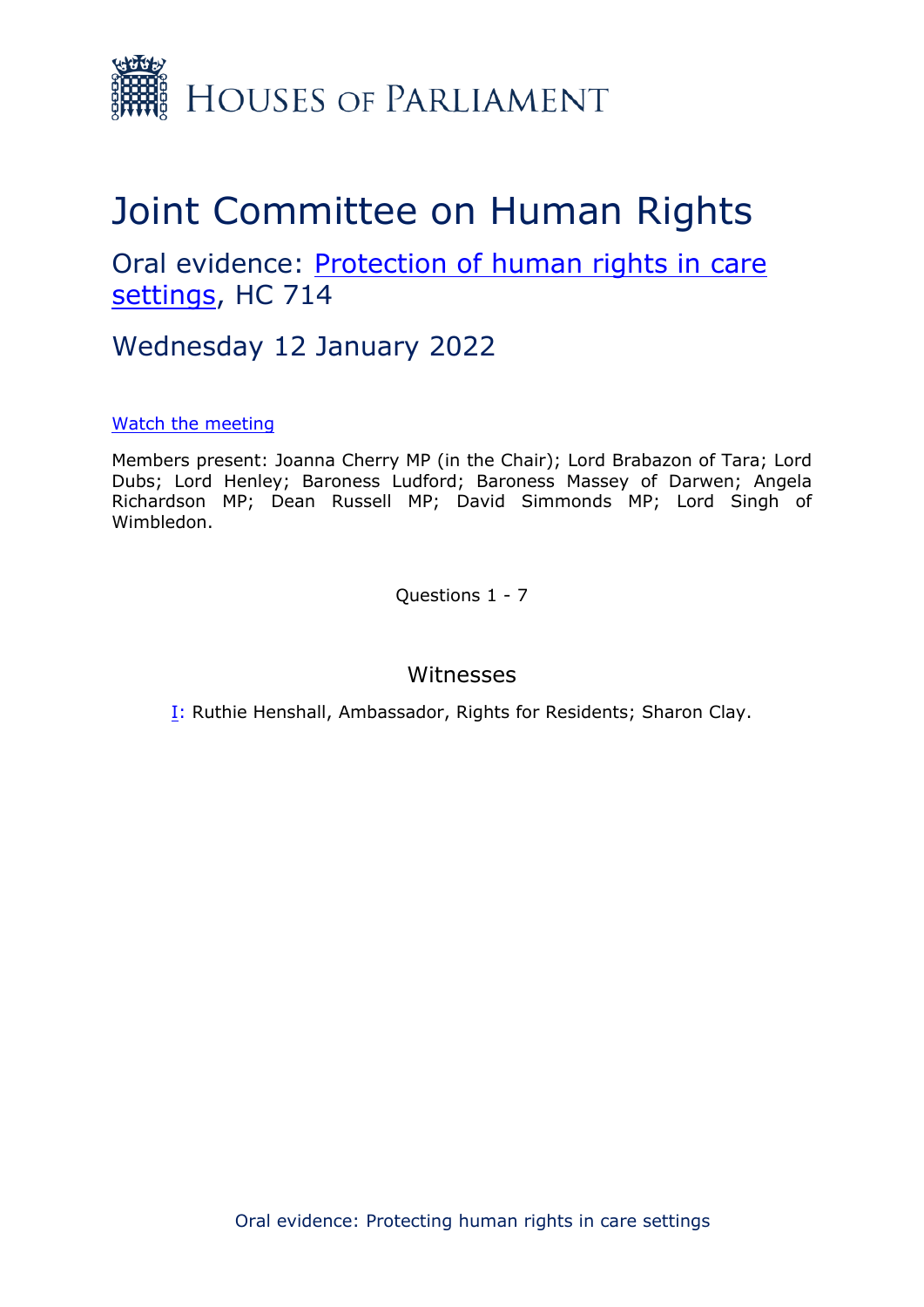## Examination of Witnesses

Ruthie Henshall and Sharon Clay.

Q1 **Chair:** This is the first public evidence session for the Joint Committee on Human Rights inquiry into human rights in care settings. My name is Joanna Cherry, the Member of Parliament for Edinburgh South West, and I am the deputy chair of the committee.

Before we proceed, I want to acknowledge the very sad circumstances in which the committee is meeting today. I am chairing in the absence of our chair, Harriet Harman, who, last Friday, suffered the sudden and tragic loss of her husband, Jack Dromey. On behalf of the committee and staff, I want to extend our sincere condolences to Harriet and her family. Her husband was an accomplished trade unionist and parliamentarian, and greatly loved and respected. I know that he will be very sadly missed.

Moving on to our business this afternoon, today is the first session of the inquiry into protecting human rights in care settings. The committee will take evidence from two witnesses with close relatives in the care system, and then from campaign groups and experts in the field. The purpose of this session is to identify the range of human rights issues in the sector and the quality of complaints mechanisms when failings particularly pertaining to human rights issues come to light.

The Joint Committee on Human Rights published a report in May last year calling on the Government and care home providers to do more to uphold the right to family life of care home residents. We also noted concerns about blanket bans on visiting in care settings, and the committee reiterated its call on the Government to legislate to require that individualised risk assessments are always undertaken for each resident. We provided a draft statutory instrument for the Government to consider. Our inquiry into care settings will look again at visiting during the pandemic, but it will look at other human rights concerns regarding care settings more broadly.

On our first panel this afternoon, we are joined by people who can tell us directly about some of the issues they and their families have experienced while caring for people in care settings. Our first witness is Ruthie Henshall, an English actor and performer, who is also an ambassador at Rights for Residents. Ruthie's mother was in a care home when visits were suspended during the pandemic in 2020, and she has been campaigning ever since for the right to nominate essential caregivers and to have them continue visiting, even during outbreaks. That is under the campaign for Gloria's law.

Our second witness on the first panel is Sharon Clay. Sharon has a family member in care, her mother, and has a number of concerns relating to visiting restrictions and, more generally, the mistreatment and potential neglect of people in care.

I will start off with a general question for both of you before I hand over to some of my colleagues to ask more particular questions. As I said, we

1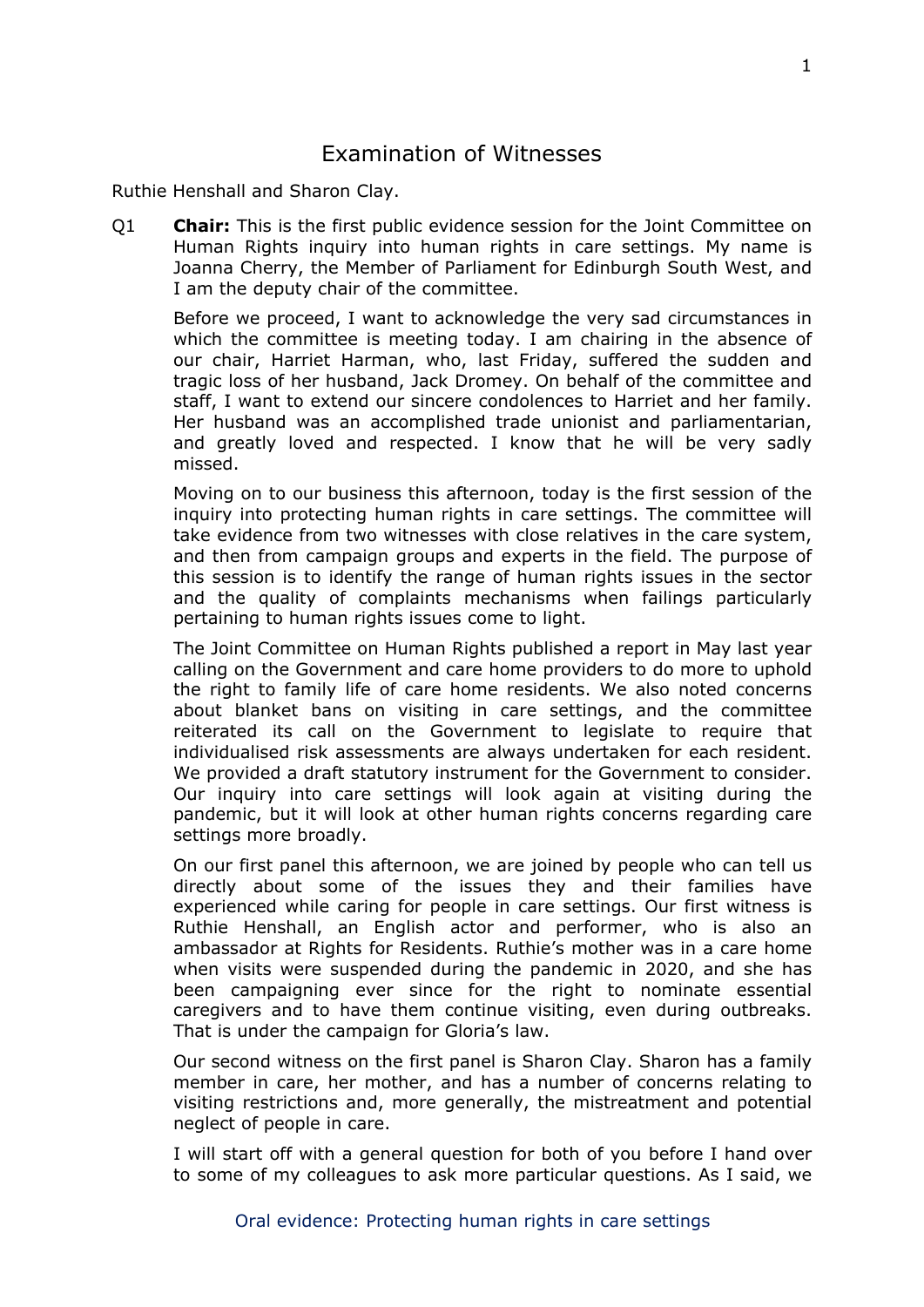looking at whether the human rights of people in care are adequately protected and what needs to be done to address any of the problems we hear about. For example, we are thinking about the right to life, protection against torture and inhuman or degrading treatment or punishment, the right to liberty, the right to family and private life, the right to the highest attainable standard of health, and protection against discrimination.

I want to ask you both whether you think that the human rights of your family members in care have been adequately protected. If not and you have concerns, can you elaborate on those concerns?

*Sharon Clay:* I need to admit to this up front: Ruthie and I belong to the same campaign group, Rights for Residents. We are strong advocates for the essential caregiver and visiting rights. I know that Ruthie will concentrate more on that, but a lot of the human rights issues of people in care have to do with a lack of visiting and end of life. This has been made much more serious by the pandemic and the control that care homes now have over the movement and care of relatives, by keeping family members out, so that we can police the care of our loved ones no further.

I do not know whether there are any specific questions that I could just vaguely go on to, because Ruthie will probably cover much more about the essential care. We are not there to police anyone. We are not there to police what is not happening, or not happening as well as it should be, for our loved ones. Maybe they are not being fed or cleaned properly. They are forced to stay in bed or to get up when they do not want to, fitting the timetable from the care home. There needs to be some routine but not as rigid that our loved ones have no control or say over their care at all.

**Chair:** Ruthie, just to reiterate the question, do you think the human rights of your family members in care have been adequately protected?

*Ruthie Henshall:* No, not at all. What became very apparent to me was that the care home had all the power and that, as a relative, a daughter of my mother, I had no say in what was happening to her in that home. The fact that I could not get in there was really worrying to me. I was doing window visits, but it was very obvious to me that my mother was spending gargantuan amounts of time, 24 hours, on her own, locked in her room, unable to move and unable even to switch over a channel.

I was able to be with my mother when she died only because I became an essential caregiver, because I knew about that status. I went in the day before she died. I had been in for the five weeks prior to her dying and knew something was wrong that day, so I went back the following day. I phoned them and I asked, "What's happening with Mum?" They said, "We've put her to bed. She just seems quite tired". I went in, because I was worried about her, and realised she was dying. She would have died without us being there. We would have been informed in the

are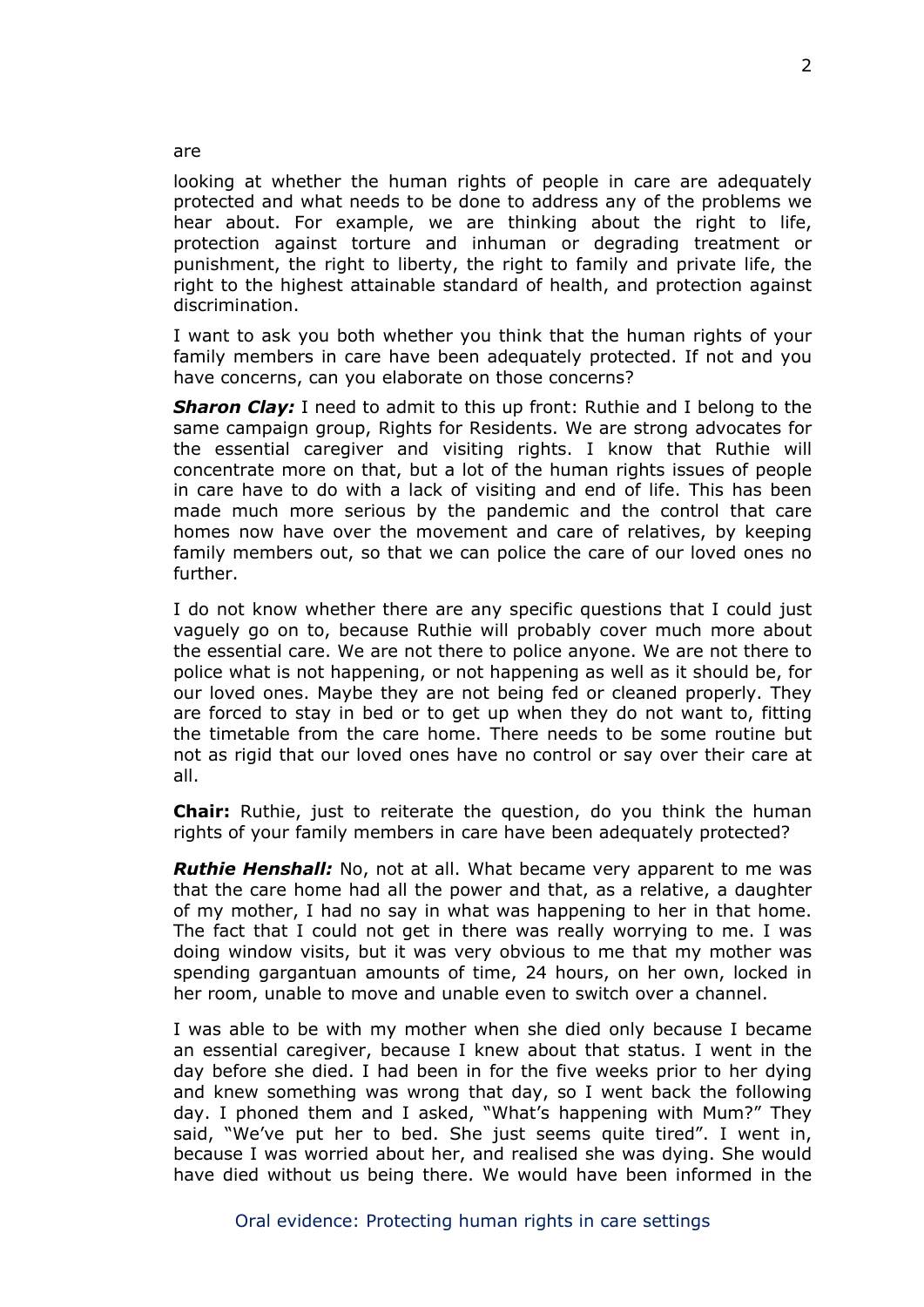morning, because the carers do not have enough time to deal with everybody in this setting.

Please do stop me. I have so much to say on this subject, but I watched a huge decline in my mother over four months. Their human rights have been completely handed over to a business instead of to the people who really matter and care.

**Chair:** You mentioned that your mother was locked in her room. Why was that?

*Ruthie Henshall:* In dementia, there are often lots of people who wander, and they need to wander. Everybody was locked in their room. In care home settings, one of the most wonderful things is the fact that the front room is there for everybody to be in together—families, all sorts. That has stopped and has continued to stop. They are not even allowing priests in sometimes. They are not allowing any kind of entertainment whatsoever, so they are staring at four walls.

**Chair:** So your mum was locked in her room because of the Covid restrictions in the care home. It was not for her own safety in relation to the dementia, but because of the procedures in place because of the pandemic. Is that right?

*Ruthie Henshall:* Yes, that is absolutely right.

**Chair:** Before we move on to some more particular questions, forgive me if this is insensitive, but you said that you realised, on the last day of your mother's life, that she was not just tired but that she was going to die, when the carers had not realised that. What made you realise that, if I may ask?

*Ruthie Henshall:* She was not very alert. When I went in to visit her, I touched her. I had the same rights as a carer, so I was able to touch her and she was clammy. I was able to hold her, and her breathing was not right. I called the paramedics, who then said, "We can take her to hospital". I realised she was dying, and they told me she was dying. They said, "We don't think she's got very long", and I said, "I'd rather leave her here and be with her than send her to hospital and not be able to be with her". It was very obvious to me, but it would not have been to carers who were literally trying to pop their heads into 50 different rooms.

**Chair:** Am I right in understanding that it was a combination of the fact that you knew your mother well and that you were able to spend more time with her, because you were not responsible for anyone else, just for her? Is that right?

*Ruthie Henshall:* That is absolutely right. I read to her. I sang to her. I touched her, to which she would moan with delight, like a child. She would bury herself in me, because that is all she had left. In the four months from the first lockdown, she went from walking, talking and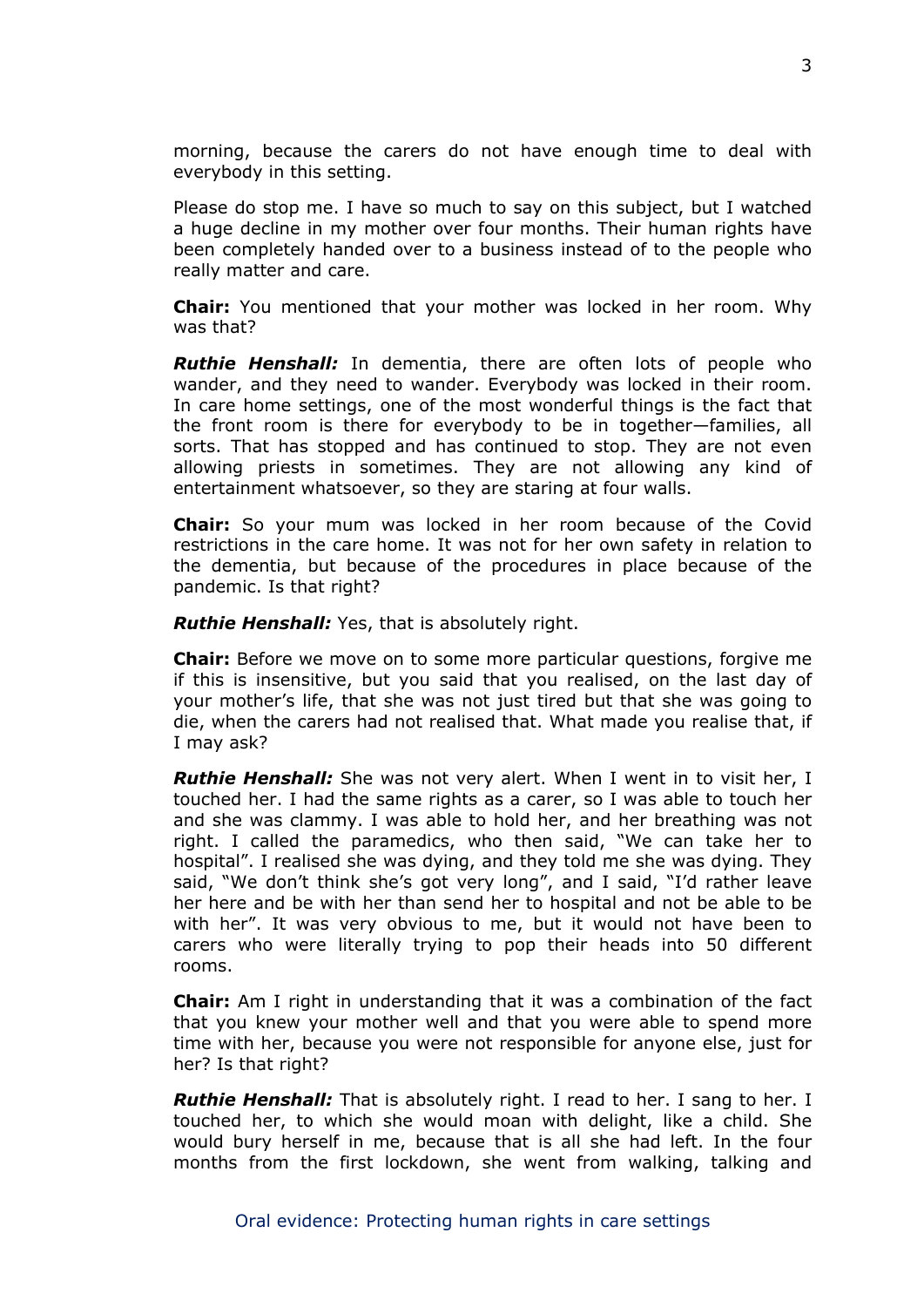feeding herself to not walking, not talking and not being able to feed herself. She just went downhill so quickly.

Oxford scientists have shown that, in the latter part of the pandemic, more excess deaths can be attributed to loneliness and isolation than to Covid. This is why it is such a breach of their human rights and it was absolutely devastating watching my mother decline like that and having no say over her care. I could ring the home. An awful lot of people are finding that if they make complaints to the home, they are in danger of the home excluding their loved one because they are making a fuss about something. The homes have all the power, and nobody is monitoring them. The CQC just does not have that kind of power. It can say, "This is what we want you to do", but the homes can say, "No, we're not letting people in".

**Chair:** I am sure we are all very grateful to you for sharing what must be deeply personal and distressing memories, but they are very useful to us in understanding what we need to understand here.

Q2 **Lord Henley:** I declare an interest in that, like Ruthie, my mother has only recently died in a care home. In that particular case, one of my sisters was the regular visitor and essential caregiver, but, for the rest of us, it was that much harder to make visits.

Ruthie, in your recent interview with the *Daily Mail*, you described family members as being the eyes, ears and memories of some residents and patients. You have talked about your own experiences, but I just wanted you to expand on the experiences of other relatives of yours and your mother's, the restrictions they faced, and how you feel your mother's care was affected by your and their inability to visit.

*Ruthie Henshall:* As I said, my mother declined very rapidly. The biggest problem is that I am one of three daughters of my mother. My father had died two weeks into lockdown. Of course, we understood that we needed to keep them safe at the beginning and batten down the hatches. That is fine, but in the end I was the only person allowed to go in. There were blanket bans. If I tried to call her on FaceTime, she just did not understand at all what this machine was that was in front of her. As she got to the stage where she could not talk, I could not understand and ask her questions, and have her reply.

There are some wonderful carers, but they do not have my mother's memories. They do not love my mother the way I loved her. I would read to her. I would paint her nails. I would hug her. I would stroke her face. I would be there for hours, rather than five minutes to feed and do what they needed to do.

I find it quite shocking that the relatives are almost being seen as the carriers. The carers can come and go as they like. They can go round Asda, do their shop, pick up their kids from school, all of that, and most people who are visiting relatives in a home are being so careful, so what is the difference between the carers and having a relative visit?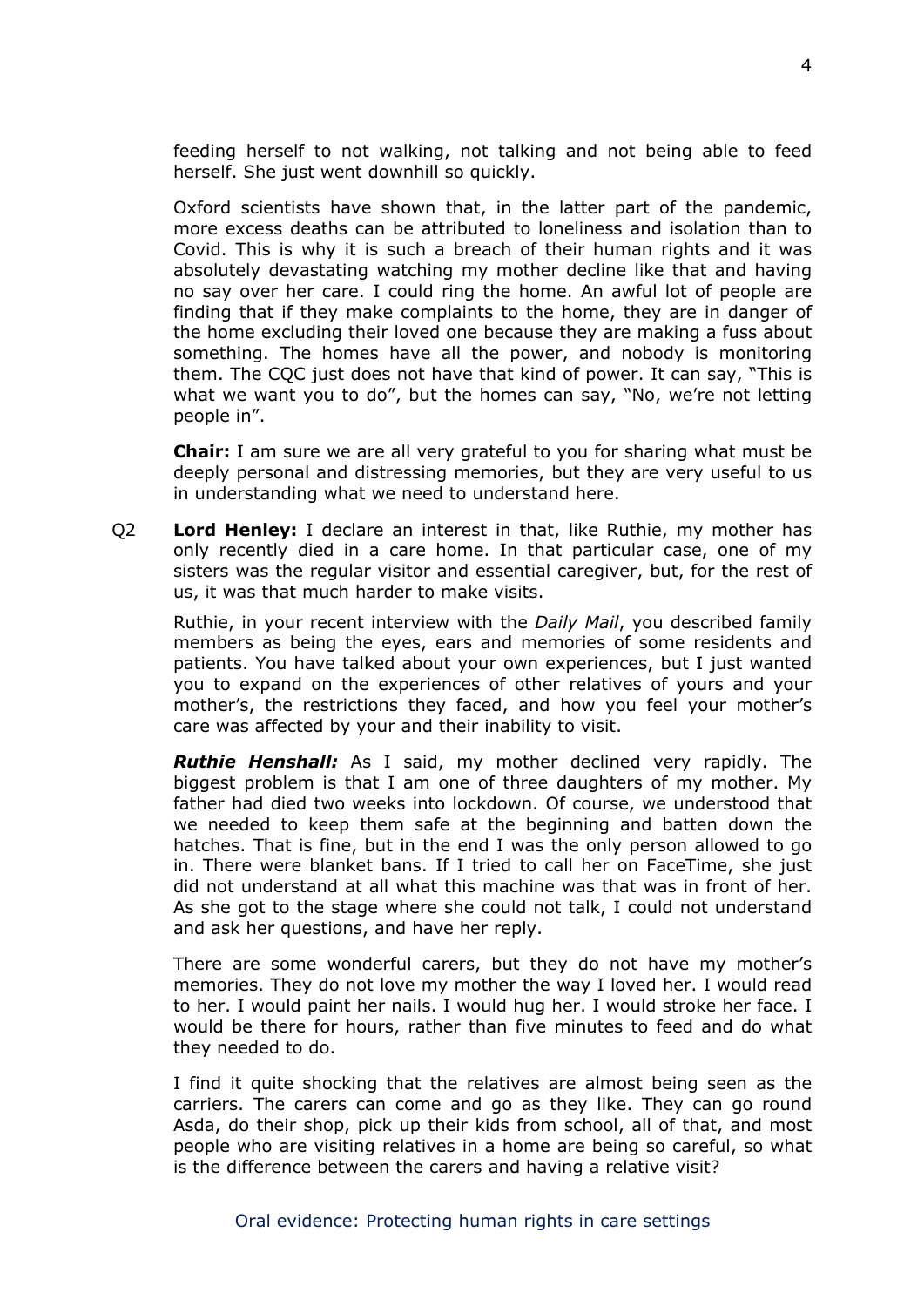The change in my mother was unbelievable. When I got in, the light came back on in her eyes. The care manager said that to me. She said, "I never would've believed this, but I've seen such a difference". It was almost like, in the end, my mother said, "Okay, I've hung on long enough".

With my other sister, we would put the window up as far as it would go, which was about that much, and my sister would try to put her hand in to hold my mother's hand, to give her some kind of comfort. This is what is very difficult, knowing what is going on with parties, and people snogging in alleyways and driving to see how their sight is going. At one point last Christmas, I was standing at a window and my mother was crying, because she did not understand why I would not come in. You have to explain to dementia patients again and again and again what is going on, because they will not remember.

It was so distressing as a family to watch the decline from behind a window. We understood it at the time, but now we have the vaccination, the lateral flows and the PPE. We do not pose a risk. Everything has opened up. Society has opened up for everybody else. Freedom day was unbelievable for everybody: "Yay, it's freedom". What happened to the people in the care homes? Nothing happened.

Q3 **Chair:** Perhaps I could come in there and ask you this, looking at the position we are in now. Last week, I and Liz Saville Roberts MP, the leader of the Plaid Cymru group, raised questions about visiting restrictions in care homes with the Prime Minister on the Floor of the House. The Prime Minister said that there is a need "to strike a balance and to keep home care residents safe and to do what we can to prevent the epidemic from taking hold in care homes". He said that he wanted to "continue with a balanced and proportionate approach that does not allow the disease to get back into care homes in the way that it did". I presume that he means at the start of the pandemic.

That was said to me and another MP last week, so it is about the contemporary situation. Do you both think that the Government's guidance on visiting at present strikes the right balance between safety on the one hand and, on the other hand, guaranteeing the right to family and private life. If not, is the problem the guidance or the way care homes are implementing it?

*Ruthie Henshall:* I believe it is the way it is being implemented. Because it is not law, it has become interpreted by each care home, and it is a postcode lottery as to where you live and whether you get even a half-hour visit every two or three weeks. This is why I am campaigning for Gloria's law. As human beings, we all think that the rules do not apply. At some stage in our lives, we have all done that: "Well, it doesn't matter for me". If it is not law, it will not be followed by some people, and this is the big problem.

I have not understood why people are not listening. It makes me quite upset, because I do not understand why we are not looking after people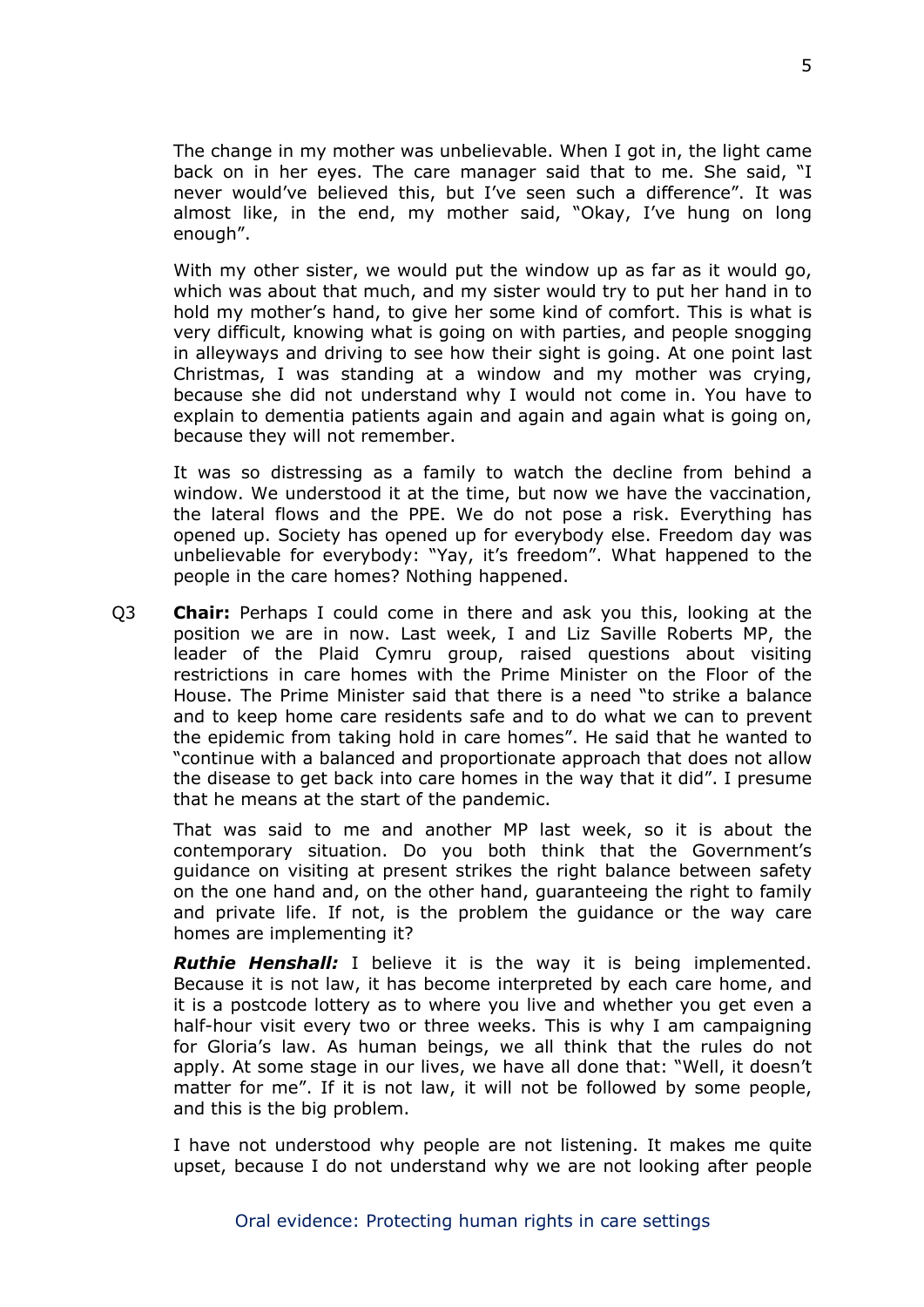in care. I am talking from the point of view of old people with dementia, who have been there for us. They have fought for us. They have built this place

for us, and we have completely taken away their voice.

**Chair:** So you think it is the implementation of the guidance that is at fault, and that is why you want to see it in law rather than just guidance.

*Ruthie Henshall:* That is absolutely right, because if you give guidance, it is open to interpretation.

**Chair:** Sharon, what is your view? Do you think the balance is right and, if not, do you think it is a problem with the guidance or the implementation of the guidance?

*Sharon Clay:* It is a mixture of both, to be honest. I do not think that the guidance is strong enough. It has passed everything back to the care homes because it is guidance. The power has gone back to the care homes. The quidance is not strong enough. It is just a suggestion: "Let people in if you feel like it", or words to that effect. That is how certain care homes are regarding it: "It's our choice. It's guidance. We can ignore it if we want to".

Like Ruthie, I have struggled. My mum's care home is one of the good ones and has allowed in essential caregivers. Currently, my mum's home is in lockdown for the second month in a row because of Covid, mainly with carers testing positive and not so much with the home. Unfortunately, on Friday, similar to Ruthie, I noticed that my mum was not well. I raised the issue of whether she was coming to the end of life blank look. On Saturday morning, I woke her up and she had had a massive stroke overnight.

Because of lockdown and because she was transferred back to the home yesterday, essential caregiver status is now on the edge. Mum is in isolation because of coming back from the hospital, even though she had a PCR test before she left hospital, which was negative. She went into the care home from hospital negative.

Because I wanted and desperately needed to be on this meeting today, because I am so passionate about what is happening, or not happening, in care homes now, I rang the care home and said, "Would you allow my brother to go in to visit my mum today?" It is most definitely about end of life. End of life care says that it does not have to be the last 10 or 15 minutes of somebody's life. It can be up to a year if they are a resident. The care home said no. Any visiting my mum going forward will be on a day-to-day basis.

The Government say that essential caregivers can go in regardless of the lockdown situation, although it is not necessarily unlimited access. With my mum's care home, this is the second month the home has had cases of Covid among carers. Given the isolation from the hospital, my brother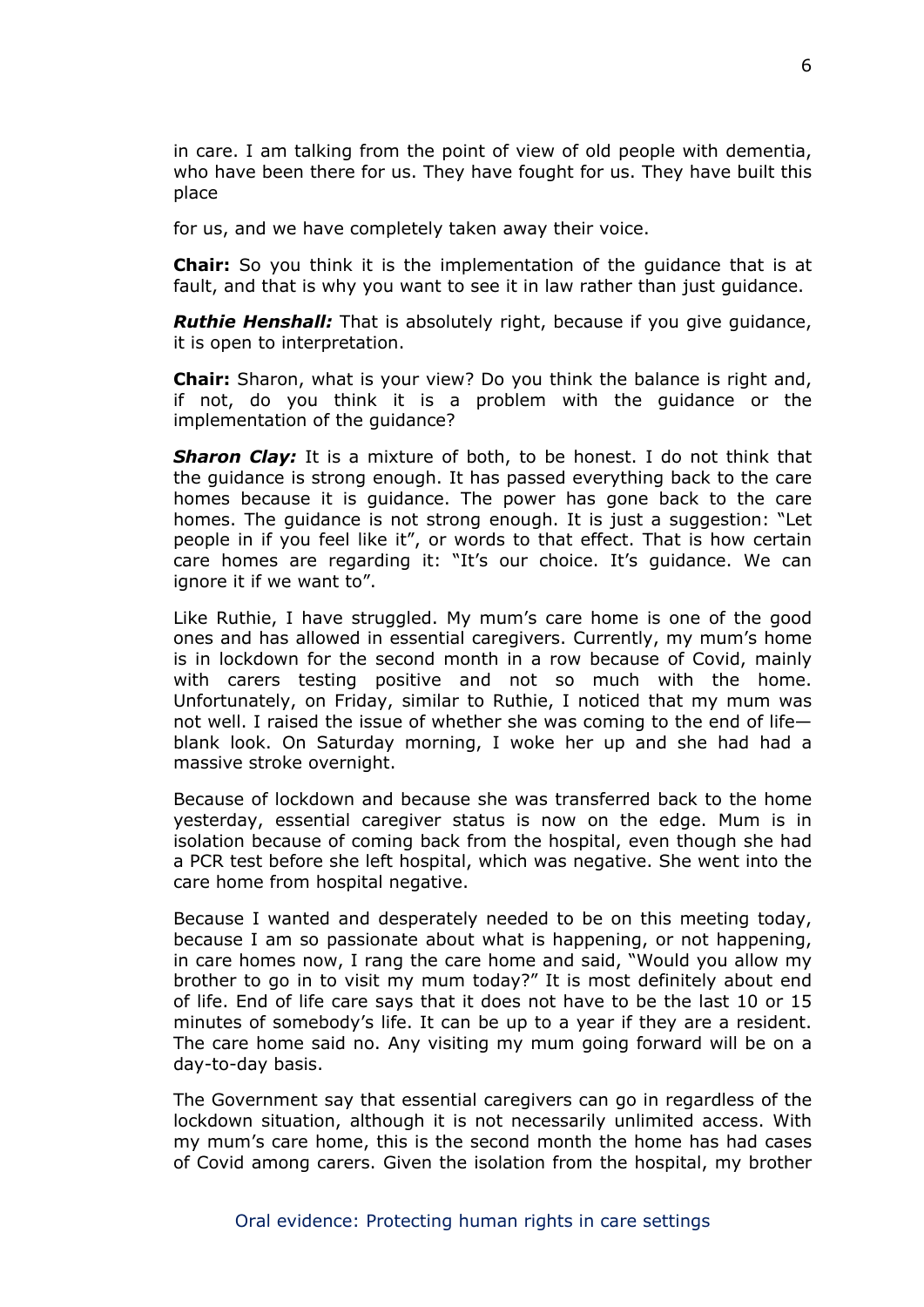cannot go in. As for Lord Henley, one person is the essential caregiver, regardless of any other circumstances around whether you can visit.

My mum has not seen her grandchildren for two years and has barely seen my brother because of the constant lockdowns. There are 90 staff in my mum's home. They are not all on duty at the same time. They are tested regularly, which is fine, as are visitors. There will hardly ever to be a time when at least one carer does not test positive. Seventy-two residents get locked down for 14 to 28 days, whereas if members of the public or even carers test positive in their personal life, they are allowed freedom after seven days if they receive a negative test.

Q4 **David Simmonds:** What both witnesses have said very much resonates with me, because it was a situation that seemed common to quite a few constituents I engaged with. One thing that was common to those situations was that often a relatively junior member of staff in a care home, perhaps the care home manager, was making decisions about what the rules would be, which were not in line with the government guidance, the advice of the local authority or, indeed, the policy of the company of which it was a part. The relatives were really struggling to get past that and to enforce the rights that they and their relatives should have had.

Would it be helpful if there was clarity, in an update of the law or the guidance, that a senior person in a position of control, either of the care home itself or of the company or the local authority of which it is part, had to be accountable for the rules and was clearly identifiable, so that anybody who needed to challenge those rules could identify who made the decisions and go back to them? It seemed to me, from my experience of writing to umpteen different people, trying to help an individual, that having a single point of control who was accountable would have helped at least to do that more quickly for some people.

*Ruthie Henshall:* Yes, that would help, but what became very obvious to me was that I had no say even over my mother's well-being. Do you know what? I will go second.

*Sharon Clay:* Thanks, Ruthie.

*Ruthie Henshall:* Sorry, I will go after you, because I have a couple of things that I am ruminating on.

*Sharon Clay:* I have been very lucky with my mum's care home. The manager has been open to discussion, as has the overall executive team, partly because they admit that they are scared of me. I am a very strong supporter of Rights for Residents. We bang on doors. We handed in a 270,000-signature petition to government, which was pretty much ignored, but we were there. We have had press coverage in the newspapers. My mum's care home knows that I am not going to go away.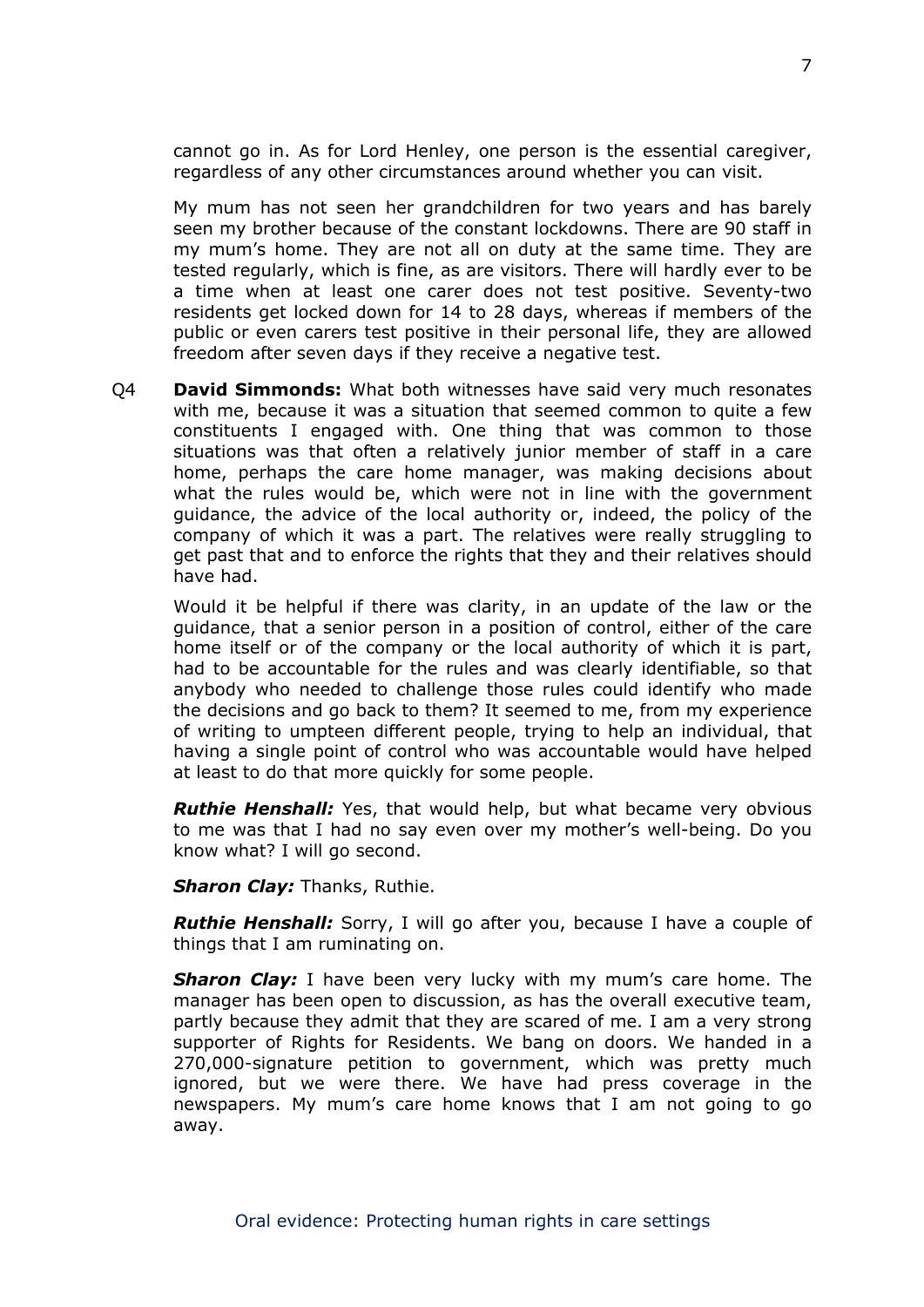I have often found, when you are raising a complaint or trying to do something, that if you ask somebody to put it in writing with a name that is accountable—mainly by email because we all communicate better on email these days, especially with people working from home—asking for their reasons for not complying with something and explaining to them that you plan to circulate it to your MP and to the health authority, it is surprising how quickly they change their mind on something or become more open to negotiation.

Sometimes having somebody who is accountable in writing enables it to be pursued, but whom do you pursue it with? We go round in circles. Report to CQC, and the CQC says that it cannot do anything. Report to the health authority, and the health authority passes you back to the care home, because all these things are only guidance. The interpretation, again, is the responsibility of the care home. We just keep going round and round in circles, and nobody grabs the case and moves on with it.

*Ruthie Henshall:* When we went through freedom of information to find out what was going on and how the CQC was overseeing things, we were absolutely shocked when we realised that the CQC was not overseeing things. It had not been sending out people to monitor the homes at all and had no idea how many of these homes were allowing essential caregivers. When you look into it, it is amazing how many people can say, "That's their problem" or "We'll do this". Something is really not being done. Something is so amiss when these beautiful people are dying of loneliness and isolation, because there does not seem to be any one person who is saying, "Right, this is how it has to be done. These are the rules, regardless".

**Chair:** We move on to the question of mistreatment and neglect in care homes.

Q5 **Baroness Massey of Darwen:** Thank you, Ruthie and Sharon, for your very passionate and moving contributions today. I want to talk specifically about some human rights issues. Several things struck me. We are supposed to have the right to health and life, and to be free from torture and inhuman and degrading treatment. Sharon and Ruthie seem to be saying that the guidance is just a suggestion of what might happen, and that monitoring is scarce or does not seem to exist.

Do you think this is a matter of a lack of time for the people working on the ground? Is it about systems that are not properly imposed or not properly understood? Is it a lack of monitoring? I am curious to know how that impinges on people's human rights. Clearly, some things are amiss and I would like to know what some of the answers might seem to be to you.

*Sharon Clay:* It is a mixture of everything. Care home staff have not had the time to do a lot of the duties that they have. The CQC goes in and monitors once every two to three years, unless there is a big issue. I do not think that anybody has full capability for anything. It is just a muddle. The carers lack the time. They are hardworking individuals. A lot of the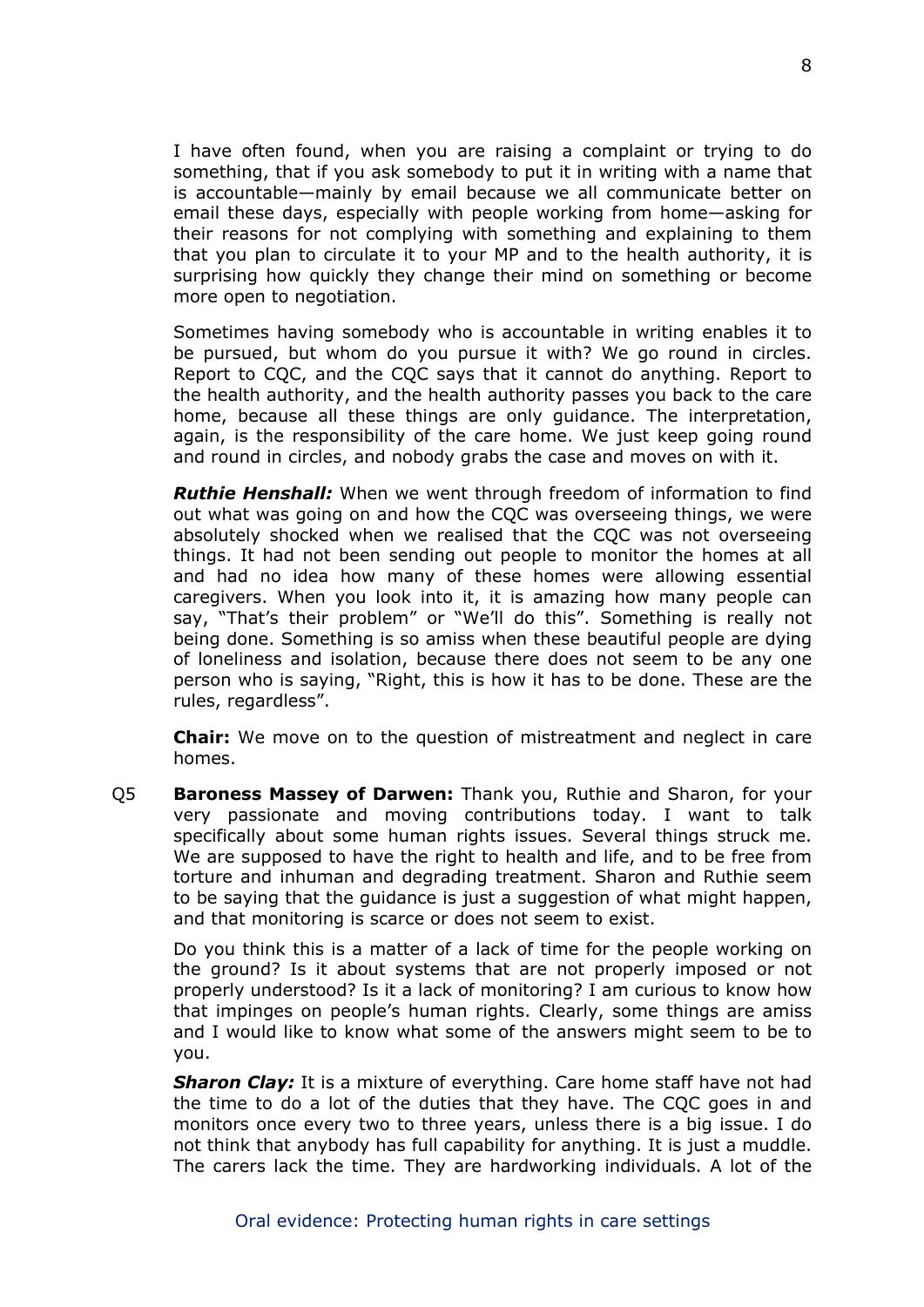mistreatment, misuse and lack of care is not because they do not care. Most of these carers are the most amazing people. They have been working their socks off, especially during the pandemic, and generally anyway. The shortage of carers is not just because of pay. It is hard work; it is stressful. I know that some of the carers have been shocked at just how badly they are doing their job in one way because they do not have time, and they are leaving the care system because of the stress. They feel as though they are letting the residents down.

I do not want to be rude to the CQC, because I do not know its full remit, but it does not seem to have a handle on things that go wrong either. It cannot investigate individual complaints or issues. It can raise them on its two to three-year visit. I am lucky that, with Mum's nursing home, the CQC inspector is open to having a discussion. Even so, its remit is just too small. Sorry, I have rambled and probably not answered the direct question.

**Baroness Massey of Darwen:** What do you think the answer is, or is there no answer at the moment?

*Ruthie Henshall:* The care homes have too much power and are not being monitored properly. This, for me, is one of the huge problems. We seem to have very little say over our loved ones' care. It comes down to the same thing, but I feel that there is no one person. I got passed around an awful lot to different people—the manager, the CQC—who were saying, "Sorry, we can't do anything about that because that's not our job". It seems to me that, when things are not in law, it is all open to interpretation and nobody really knows what we are supposed to be doing. I just wish I knew who had the power, because I thought it was the Government. I thought it was what they said.

**Chair:** You have both talked about the CQC and the effectiveness or otherwise of complaints mechanism in relation to the care and treatment of people in care homes. Lord Brabazon has a specific question about that.

Q6 **Lord Brabazon of Tara:** Good afternoon. You have referred already to the question of making complaints. Has either of you ever made a complaint to the care home, for example, or to the Care Quality Commission about the issues you have encountered? What are the main barriers to making human rights complaints about care providers, and how could these be overcome?

*Sharon Clay:* I have made two complaints. Like I said, I have been lucky with mum's care home. They are open to discussion. We lock horns over many things. We generally come to some sort of understanding or satisfactory conclusion. I also complained to the CQC pre pandemic with issues that were raised at a regular family meeting held at the nursing home. A number of issues are raised time and time again, which are normally about showering and bathing, hair washing, quality of food, missed meals—general, everyday things. I complained to the CQC that, "These issues get raised time and time again". I got the response to the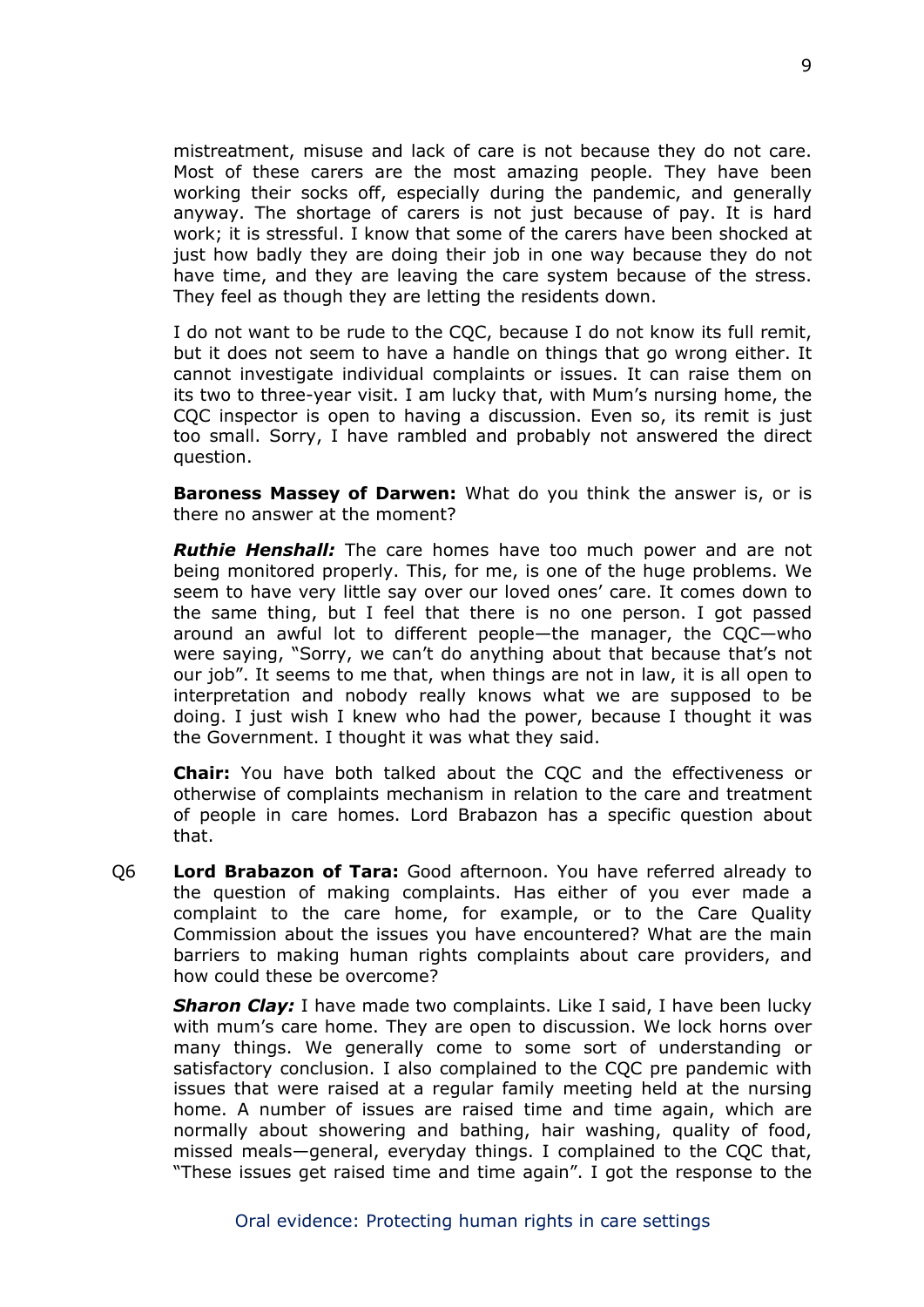effect that it cannot take individual complaints forward and that it would review these issues on its next visit, which is sometimes two to three years away.

As Ruthie and I know from being Rights for Residents campaign members, one particular large care provider is a bigger problem. With many care providers, if you start raising issues or making complaints that they do not like, the next thing is that your loved one has an eviction order or, all of a sudden, the home cannot meet your relative's needs and they have to move. Other Rights for Residents members have noted that this has been an issue with one particular care provider, so they are now frightened to make complaints.

Again, the power has gone back to care homes, because people are too scared to make complaints or they will be evicted. This is where the care disappears from care homes, because it becomes a power struggle and a financial issue. They should not be evicting somebody because you had an issue with your loved one's care. They should be finding a solution, not deciding, "This is too much hassle. We've got somebody else in the queue. Let's get rid of this person".

*Ruthie Henshall:* In the first year of Covid, the manager in my mother's home changed three times, so it was absolutely impossible to form any kind of relationship with a manager. Whatever I raised, I often heard, "I'll have to get back to you on that". Nobody was in control. They are all individual homes with individual managers. I have found that money will always talk the loudest. They lost a lot of residents in the first wave, so they have literally battened down the hatches and said, "That's it. We have to protect what we have".

We are paying for a service. My mother paid £90,000 in the end, because she had savings, so that all went and then we had to top up in the end. You are paying for a service, but you cannot even get in to check on them. It is absolutely crazy, what is going on.

Q7 **David Simmonds:** This question probably covers a lot of points that have been made, but it is a good opportunity for the committee to consider whether there are any specific final changes that you would like us to look at that would make a difference to human rights in a care setting.

*Ruthie Henshall:* Where do I start? Most importantly, for me and for people from Rights for Residents, with all the information that we have seen, everything that has been going on and the circumstances, it is essential that a law is passed. We are asking for Gloria's law to be passed. That would mean that every person in care would have an essential caregiver who can come and go, no matter what. We can all see, like when omicron reared its head, that we could just go into lockdown again. Everybody in a care setting suddenly gets their human rights removed: their human right to be touched, to be spoken to, to be loved—just family life. That is completely taken away and the rug is pulled. This will keep happening.